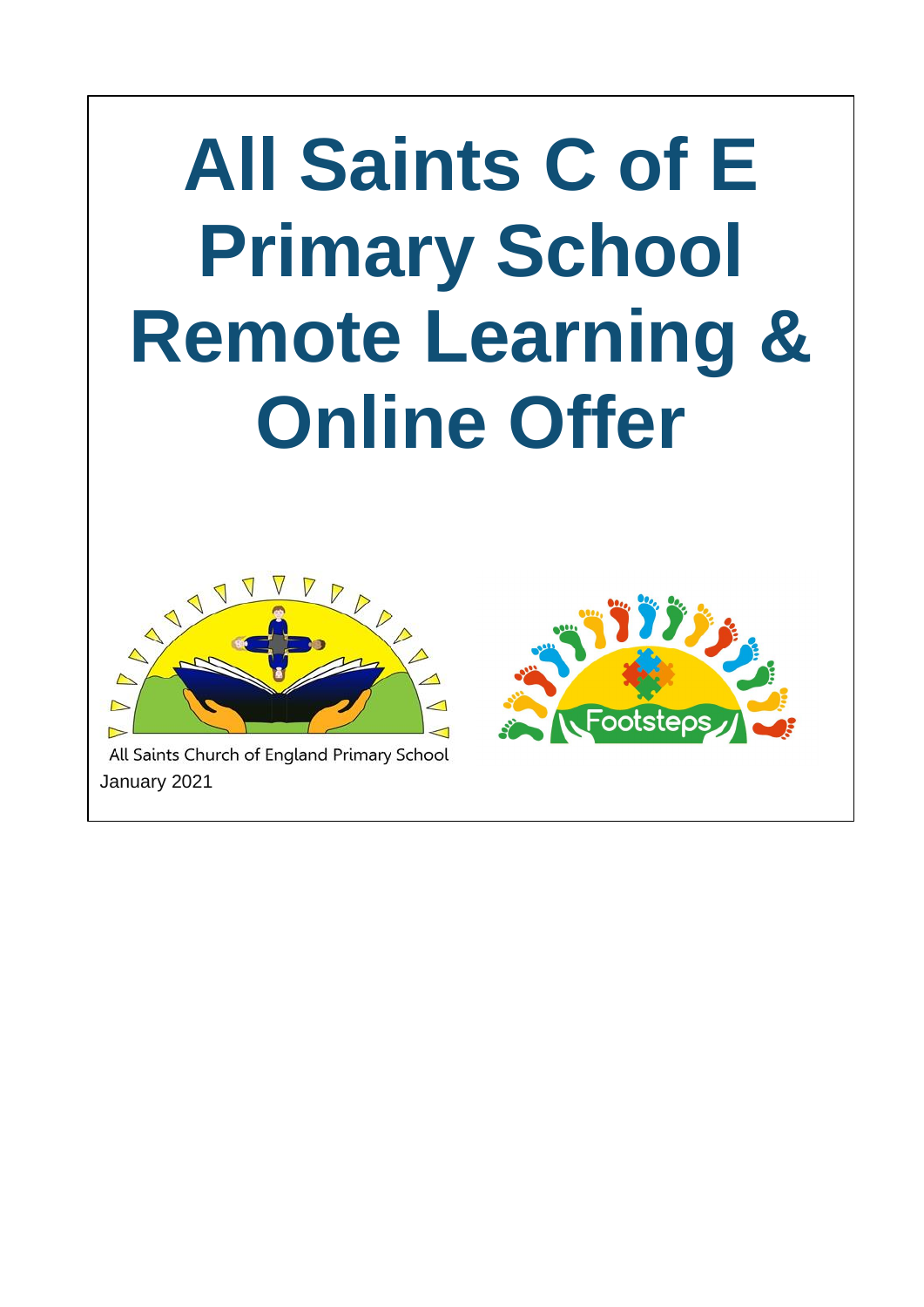# **Remote education provision: information for parents**

This information is intended to provide clarity and transparency to pupils and parents or carers about what to expect from remote education if local restrictions require entire cohorts (or bubbles) to remain at home.

For details of what to expect where individual pupils are self-isolating, please see the final section of this page.

## **The remote curriculum: what is taught to pupils at home**

A pupil's first day or two of being educated remotely might look different from our standard approach, while we take all necessary actions to prepare for a longer period of remote teaching.

## **What should my child expect from immediate remote education in the first day or two of pupils being sent home?**

The day after the children have been sent home, they will be expected to join in on the remote learning being offered by school. All children have been supplied with the relevant log-in information they need to access the learning that is being offered by school. The platform we use is Microsoft Teams. Children can also access work on Dojo; Purple Mash; Times Table Rockstars and Active Learn (Reading Bugs and Power Maths) as well as My Maths

### **Following the first few days of remote education, will my child be taught broadly the same curriculum as they would if they were in school?**

• We teach the same curriculum remotely as we do in school wherever possible and appropriate. However, we have needed to make some adaptations in some subjects. For example, PE will be offered by Mr Newman, who will, twice weekly offer different PE activities children can do at home. If there are lessons we do not feel are viable options for home, we will replace these with subjects that are; then catch up with the work once pupils are all back on the school premises. The curriculum plans will be adjusted to ensure that children's access is broad , balanced and meets their needs.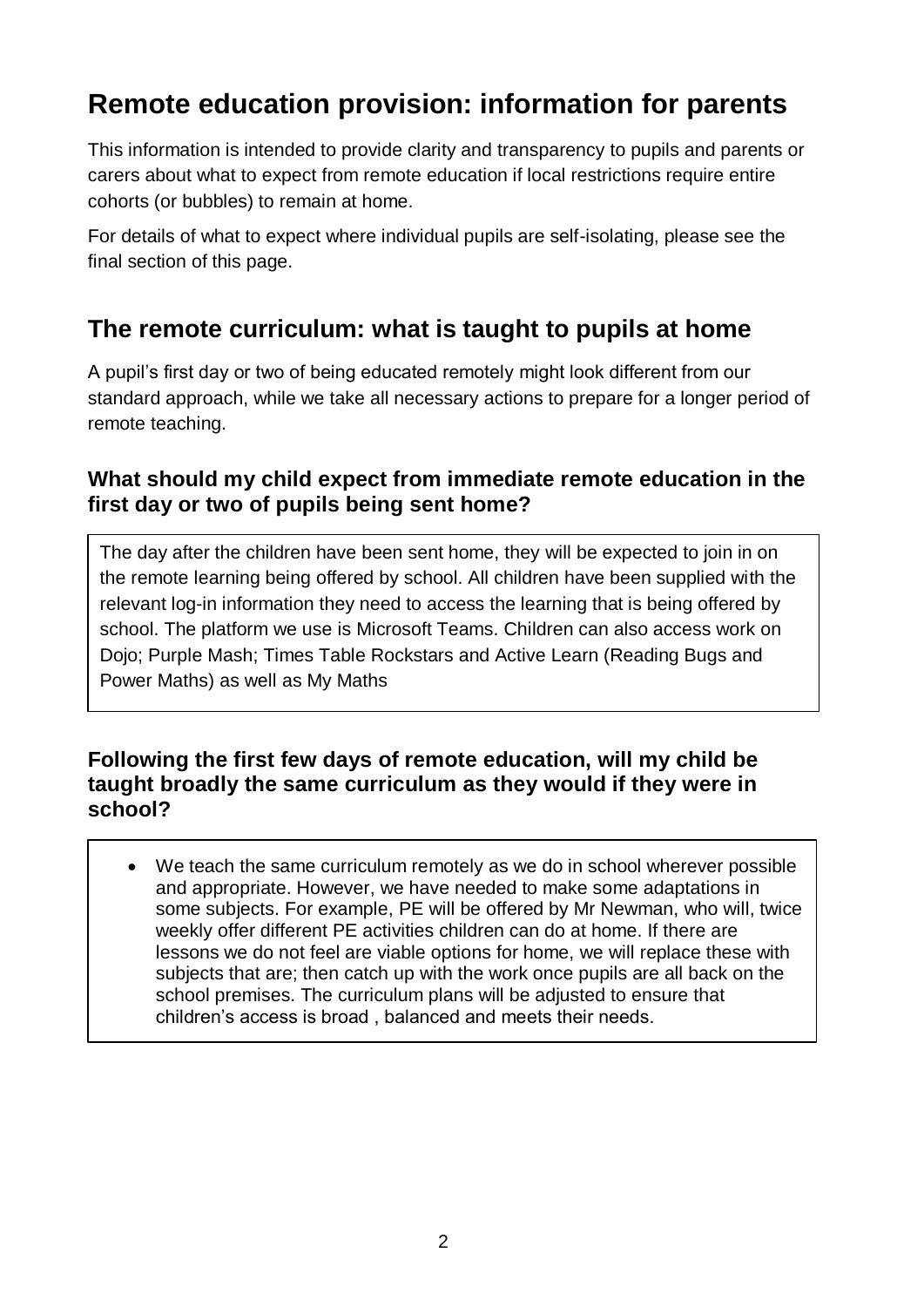## **Remote teaching and study time each day**

## **How long can I expect work set by the school to take my child each day?**

We expect that remote education (including remote teaching and independent work) will take pupils broadly the following number of hours each day:

| <b>EYFS &amp; Pre-School</b> | 3 hours |
|------------------------------|---------|
| KS1                          | 3 hours |
| KS <sub>2</sub>              | 4 hours |

## **Accessing remote education**

#### **How will my child access any online remote education you are providing?**

Children will access remote learning through Microsoft Teams. This is our primary platform for children to interact with staff and their peers.

Alongside this, the school are using a number of online resources that are vital to the children's progress and learning. These include:

- Active Learn (for Power Maths and Bug Club reading)
- Purple Mash
- TT Rockstars
- -My Maths

There may, at times be other resources that children need to access from places such as YouTube or BBC Bitesize and Oak Academy.

### **If my child does not have digital or online access at home, how will you support them to access remote education?**

We recognise that some pupils may not have suitable online access at home. We take the following approaches to support those pupils to access remote education: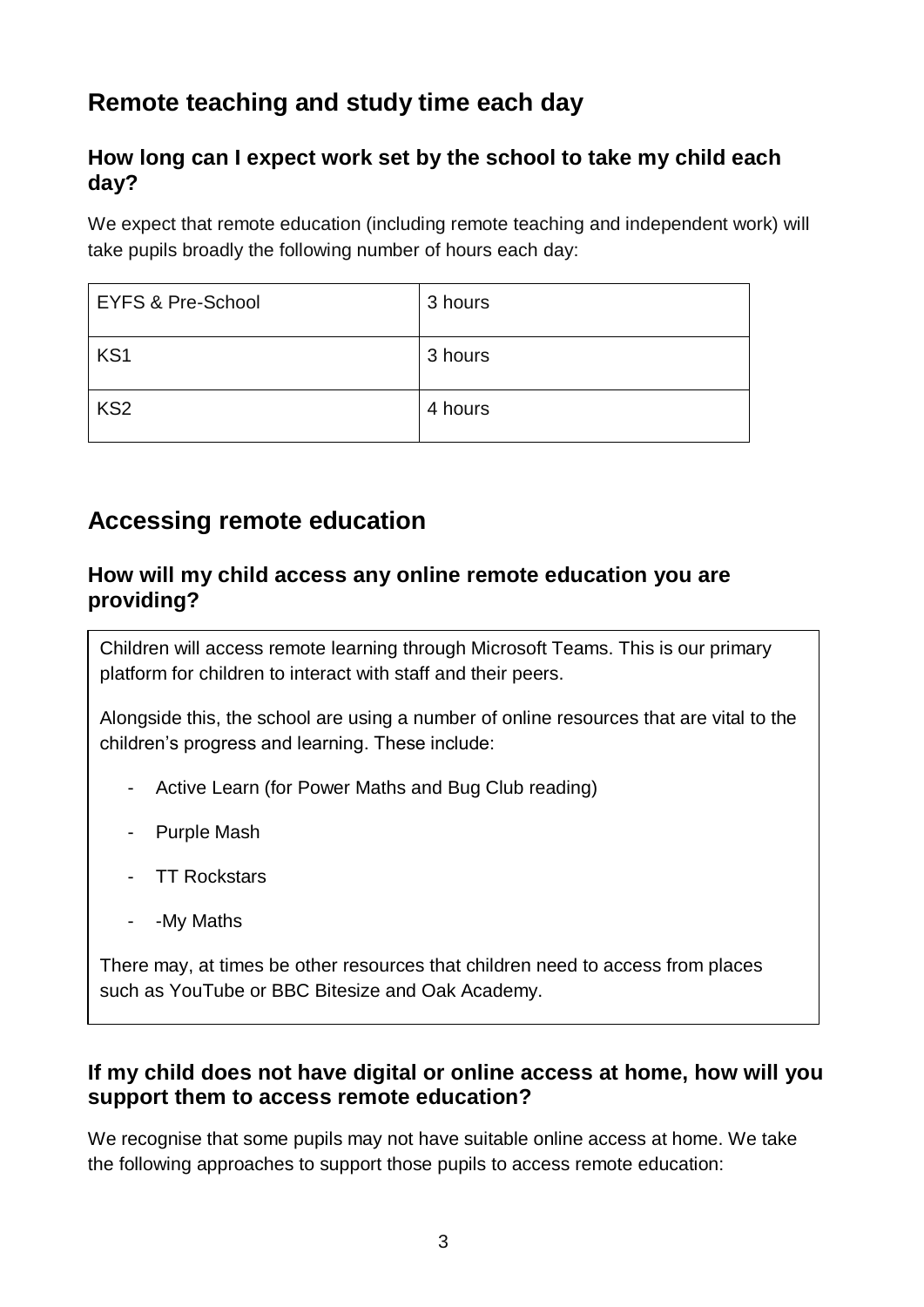Should parents need support with their learning online, whether that be devices or just support accessing apps the school can:

- Offer you a device to support home learning this will be done through a conversation with school to ensure the right device is being given
- Parents will sign an acceptable use agreement
- Should a device be sent out, children will be expected to access the learning for the large majority of what is on offer. If this does not happen, staff will be in touch with parents to find out why.
- Staff will be on hand to answer queries and support children and parents in their access to the online learning platforms. The first point of contact for parents will be the child's teacher or classroom based support staff who will all be able to support.

## **How will my child be taught remotely?**

We use a combination of the following approaches to teach pupils remotely:

Some examples of remote teaching approaches we use are as follows:

- English and Maths will continue to be taught in broadly the same way they are in school with all the necessary resources being supplied, both online, and physically e.g. maths text books
- In EYFS and KS1 the children will have daily phonics work via Teams
- Live teaching will be available every morning where teaching staff are available. Should then not be, due to illness, our cover supervisors will continue to offer this following lessons and sequences of learning planned by teaching staff
- All lessons will be recorded at moment of teaching to ensure any child who is not able to access it in the moment, is able to at a more convenient time
- The school will ensure that a member of staff is available to support home learning, every day.
- Children can submit their work to Teams, digitally by taking a photo or scanning their work and uploading it
- Long term projects or internet-research projects may be offered, as per our usual homework projects each half-term but there will not be a reliance on this model as a method of delivery.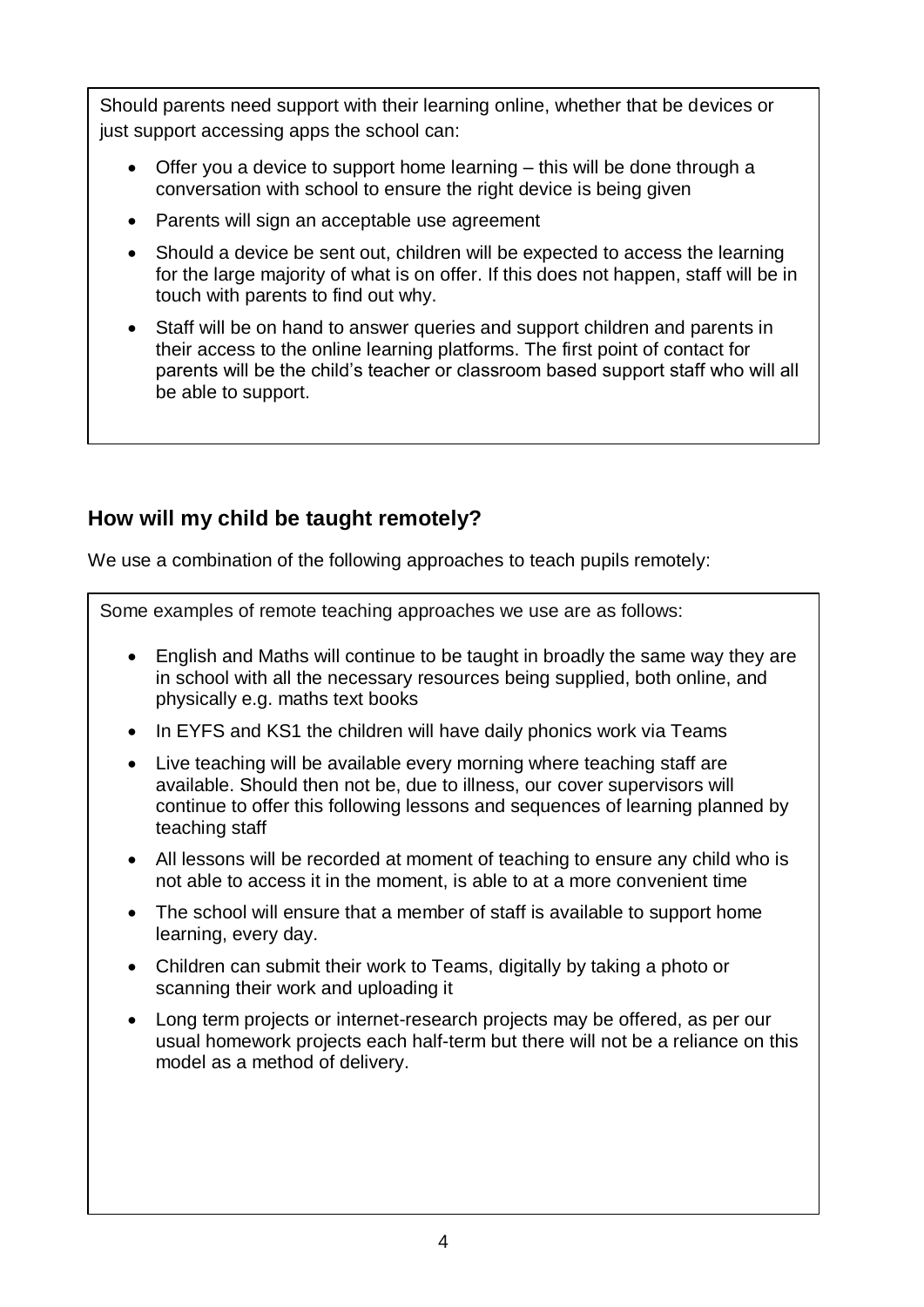## **Engagement and feedback**

### **What are your expectations for my child's engagement and the support that we as parents and carers should provide at home?**

- Children are expected to access the learning as much as possible. The school are trying to make this as simple as possible by giving parents opportunities to access the learning in their own time, but also through a structured approach
- We know it is very difficult for parents to balance both their work life and supporting children, which is why we are trying to give different options; we would ask that parents keep in touch with us about any successes or difficulties they are facing so that we can step into support as quickly as possible.
- Children will receive feedback on work they submit online, from their class teacher on a daily basis
- Teachers and support staff will be available online to support your child too: our aim is to replicate as much as possible your child's learning experience when they are physically in the classroom

### **How will you check whether my child is engaging with their work and how will I be informed if there are concerns?**

- Staff will monitor child engagement through Teams, as it logs when they are accessing the learning: this will be done daily. SLT will monitor the weekly learning logs
- Staff will complete regular welfare checks on children whether they are accessing learning or not, it will be here that we will see how we can best support children in their learning – whether at school or a home
- We will contact you by phone, email or Dojo if we are concerned about your child's lack of engagement. We will be doing this at least weekly. For some families this will happen more frequently

## **How will you assess my child's work and progress?**

Feedback can take many forms and may not always mean extensive written comments for individual children. This is in line with our marking and feedback policy currently in use in school. For example, whole-class feedback or quizzes marked automatically via digital platforms are also valid and effective methods, amongst many others. Our approach to feeding back on pupil work is as follows: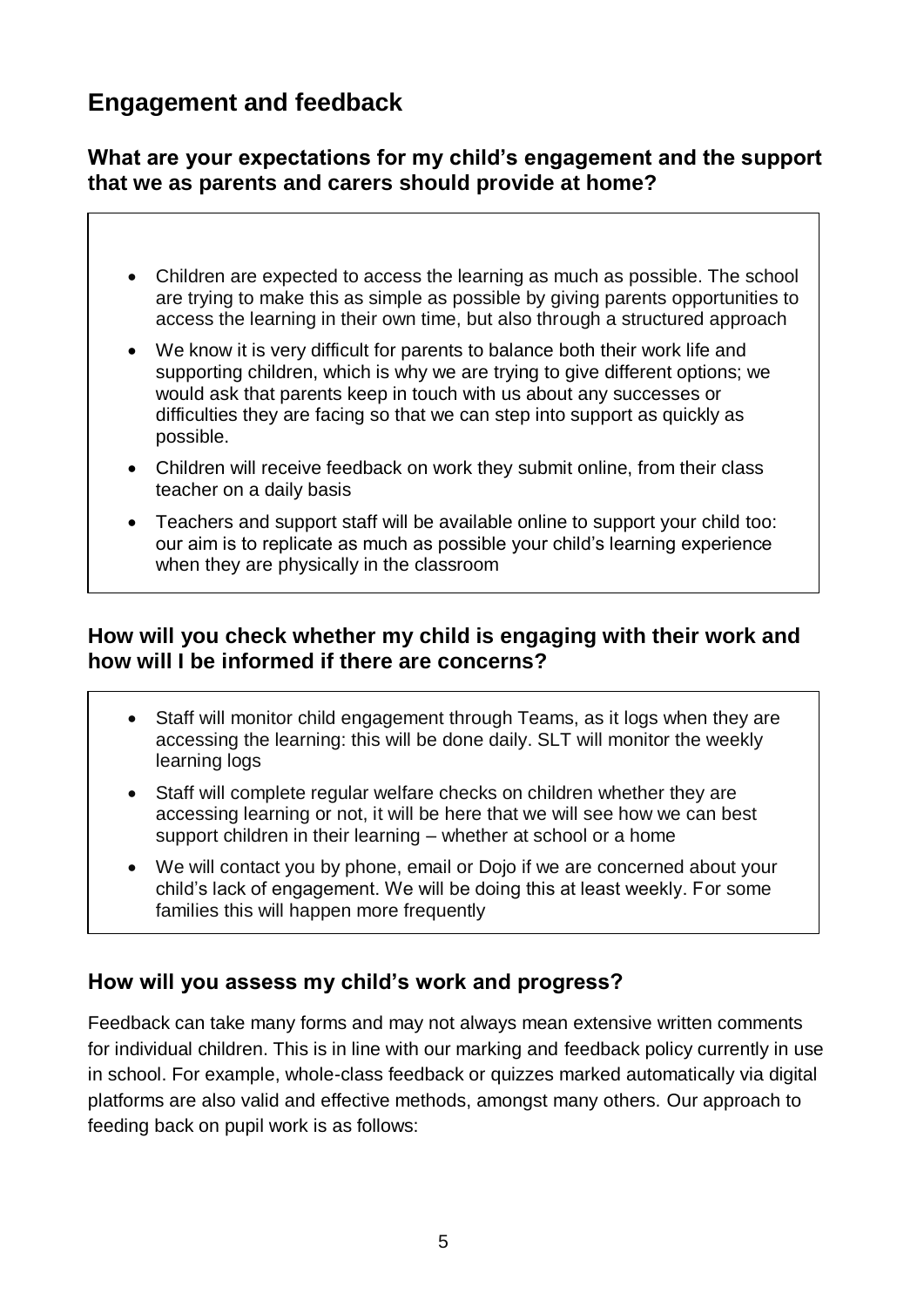- All work will be commented on by teaching staff and support offered for improvements
- Children will also be able to discuss their work with staff, which will allow them to monitor how they are managing the tasks and inform future teaching
- Feedback will be given via the Teams platform under the 'feedback' section. This can then be seen by children, so they can make their adjustments
- Every class holds a daily 'how are we doing ' meeting where children can talk to each other and the teacher about their learning and the teacher can offer whole class feedback

## **Additional support for pupils with particular needs**

## **How will you work with me to help my child who needs additional support from adults at home to access remote education?**

We recognise that some pupils, for example some pupils with special educational needs and disabilities (SEND), may not be able to access remote education without support from adults at home. We acknowledge the difficulties this may place on families, and we will work with parents and carers to support those pupils in the following ways:

- There will be regular discussion with all parents and carers regarding the children who are at home, learning
- The school will be flexible in how they are supporting these children and when and how they are accessing the learning
- The school continues to offer a place in school for any child with an EHCP
- EHCP children will all have a risk assessment carried out by the SENCo in collaboration with parents and carers to ascertain and plan the best way for them to access provision.

## **Remote education for self-isolating pupils**

Where individual pupils need to self-isolate but the majority of their peer group remains in school, how remote education is provided will likely differ from the approach for whole groups. This is due to the challenges of teaching pupils both at home and in school.